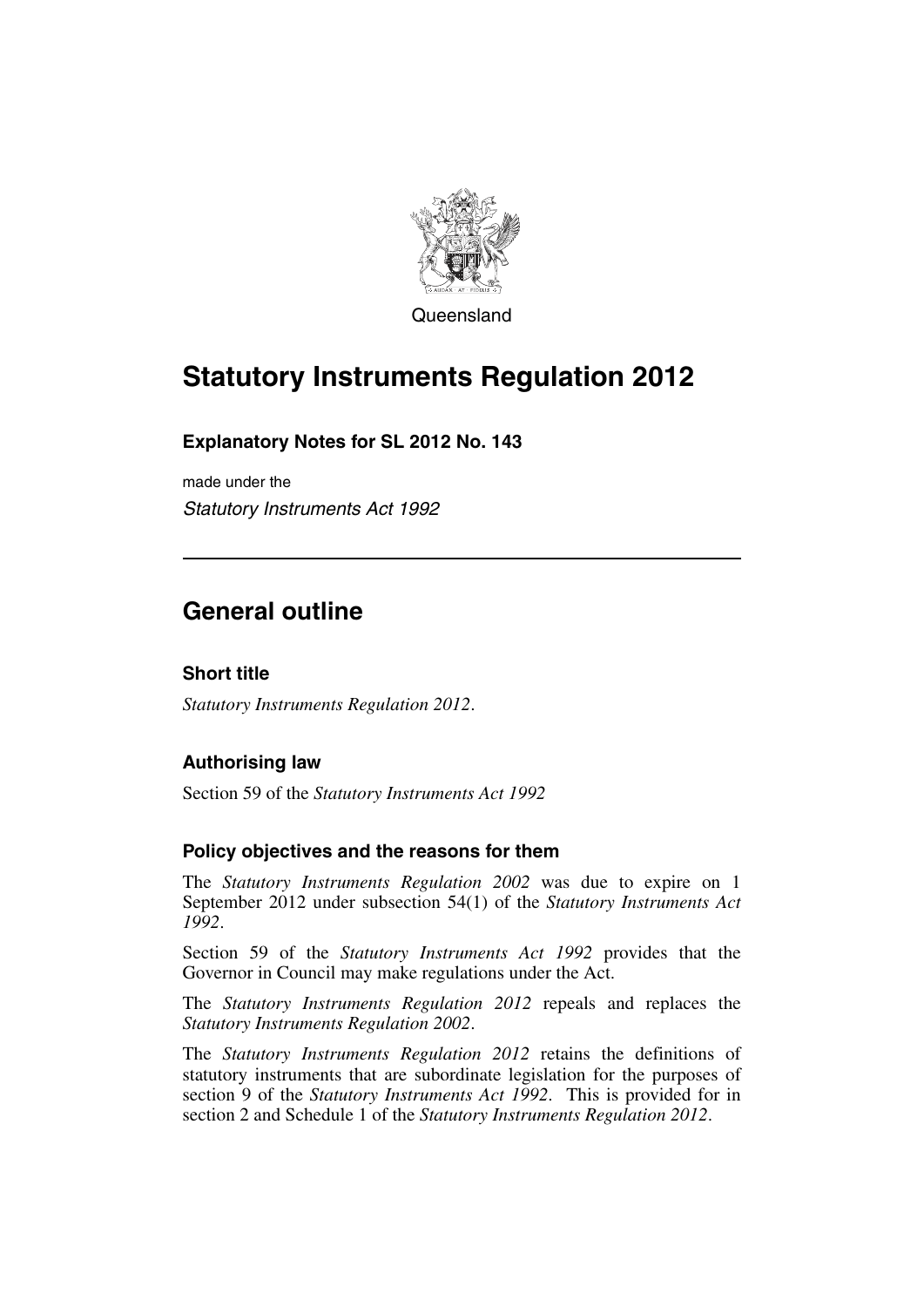The *Statutory Instruments Regulation 2012* also ensures that subordinate legislation may continue to be exempted from expiry or further exempted from expiry where appropriate grounds exist under sections 56 or 56A of the *Statutory Instruments Act 1992*. This is provided for in section 3 and Schedule 2 of the *Statutory Instruments Regulation 2012*.

#### **Achievement of policy objectives**

The objectives are achieved by making the *Statutory Instruments Regulation 2012*.

#### **Consistency with policy objectives of authorising law**

The *Statutory Instruments Regulation 2012* is consistent with the main objects of the *Statutory Instruments Act 1992*.

#### **Inconsistency with policy objectives of other legislation**

The *Statutory Instruments Regulation 2012* is consistent with the policy objectives of other relevant legislation.

#### **Benefits and costs of implementation**

There are no costs to Government in implementing the *Statutory Instruments Regulation 2012*.

#### **Consistency with fundamental legislative principles**

The *Statutory Instruments Regulation 2012* is consistent with fundamental legislative principles as set out in the *Legislative Standards Act 1992*.

#### **Consultation**

The Department of Environment and Heritage Protection, the Department of Transport and Main Roads and the Department of Natural Resources and Mines were consulted and support the making of the *Statutory Instruments Regulation 2012* with respect to the definitions of subordinate legislation for the purposes of section 9 of the *Statutory Instruments Act 1992*.